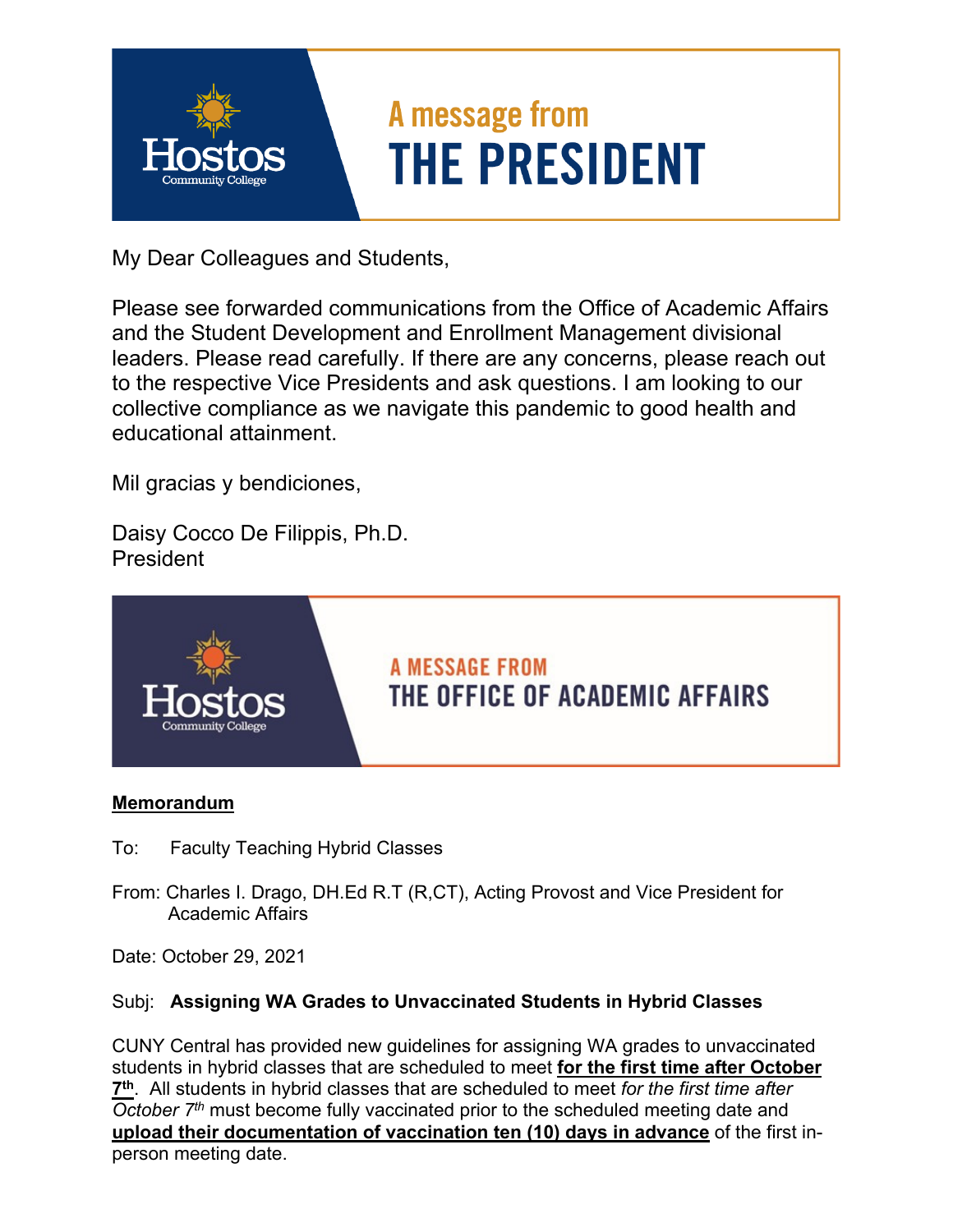If students *in hybrid courses that met any time after Oct. 7* have not uploaded their vaccination documentation **by December 11**, which is ten days before the last day of final exams, they will be assigned a WA grade. Please note that this does not mean students can wait to upload their proof of vaccination until December 11th. **As of Tuesday, October 26, 2021, if students need to access the campus for their first in-person class meeting, they must have uploaded their vaccination documents 10 days in advance of the class.** 

CUNY Central has issued the following important communication to faculty teaching hybrid classes:

 "If you have informed students that your course will be converted to online or HyFlex and they won't have to come to campus for the rest of the term, **you must correct that misinformation immediately** while they still have a chance of being vaccinated on time. As a faculty member you may not change your hybrid course to online or HyFlex and you do not control the assignment of a WA grade. Regardless of what you do or say, your unvaccinated students in your hybrid course(s) will be withdrawn with a WA when they fail to upload proof of vaccination. Furthermore, starting Tuesday, October 26, they will no longer be issued a Cleared4 pass, and will not be able to come onto campus until they have successfully uploaded their vaccination documentation."

\*\*\*\*\*\*\*\*\*\*\*\*\*\*\*\*\*\*\*\*\*\*\*\*\*\*\*\*\*\*\*\*\*\*\*\*\*\*\*\*\*\*\*\*\*\*\*\*\*\*\*\*\*\*\*\*\*\*\*\*\*\*\*\*\*\*\*\*\*\*\*\*\*\*\*\*\*\*\*\*\*\*\*\*\*\*\*\*\*\*\*\*\*\*\*\*\*\*\*\*

To: All Faculty

From: Charles I. Drago, DH.Ed R.T (R,CT), Acting Provost and Vice President for Academic Affairs

Date: October 29, 2021

### Subj: **Correctly Assigning Grades**

CUNY Central has issued a reminder on the critical importance of assigning students the correct grades. In particular, please note that assigning an 'F' to a student who has not completed the course, including the final exam, is in violation of federal regulations and puts all CUNY colleges at risk of receiving significant fines. A WU must be assigned to students who fail to complete a class.

CUNY Central has issued the following important communication regarding the correct assignment of student grades:

• "It is essential that you assign the correct grades. See the [memo of May 2021](https://www.cuny.edu/wp-content/uploads/sites/4/page-assets/about/administration/offices/registrar/resources/CUNY-Uniform-Grade-Glossary-Policies-and-Guidelines-05222021-1.pdf) on this topic. There can be serious consequences when you do not, and two years ago, CUNY spent many weeks of faculty and administrative time responding to federally assessed fines of over half a million dollars for incorrect grade assignments. Assigning an 'F' to a student receiving federal aid who has not completed the course, including the final exam, is violating federal regulations and puts the colleges at risk of significant fines. A WU grade is required in that case. A WU must be assigned to students who fail to complete a class unless they have arranged for an INC grade before the end of the term. INC grades convert to FIN grades if not completed by the end of the following semester."